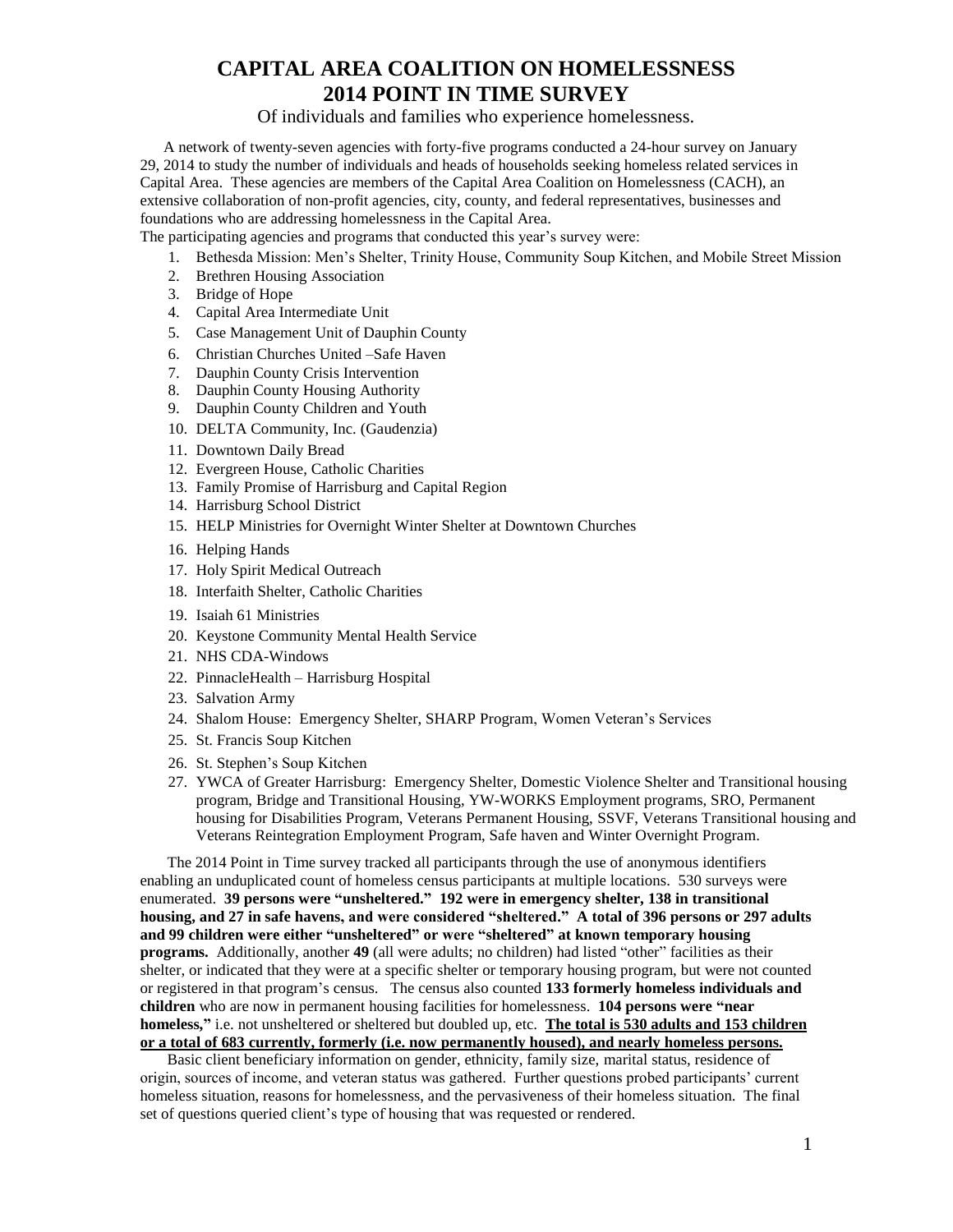Of individuals and families who experience homelessness.

## **I. BASIC BENEFICIARY INFORMATION AND DEMOGRAPHICS:**

### **Table 1:**

| UNDUPLICATED SURVEY RESPONSES                  | 2014 | 2013 | 2012 |
|------------------------------------------------|------|------|------|
| Total                                          | 530  | 555  | 540  |
| Homeless Only (Unsheltered, Emergency Shelter, |      |      |      |
| Transitional Housing, Safe Haven only)         | 297  | 317  | 281  |

### *THE FOLLOWING TABLES 2-8 ARE ON "HOMELESS" ONLY, I.E. DEFINED AS UNSHELTERED, EMERGENCY SHELTER, TRANSITIONAL HOUSING, SAFE HAVEN*

#### **Table 2:**

| $GENDER -$<br><b>Homeless Only</b> |    | 2014 \% of 293 responses   2013<br>(4 no responses) |     | % of 285 responses<br>$(32$ no responses) | 2012 | % of 270 responses<br>$(11$ no responses) |
|------------------------------------|----|-----------------------------------------------------|-----|-------------------------------------------|------|-------------------------------------------|
| Female                             | 12 | 37.7%                                               | 15  | 40.4%                                     | 159  | 58.9%                                     |
| Male                               | 81 | 60.9%                                               | 170 | 59.6%                                     |      | 41.1%                                     |

### **Table 3:**

| <b>ETHNICITY - Homeless</b><br>Only | 2014           | $%$ of 293 (4 no)<br>responses) | 2013           | % of 309 (8 no<br>responses) | 2012           | $%$ of 268 (13 no<br>responses) |
|-------------------------------------|----------------|---------------------------------|----------------|------------------------------|----------------|---------------------------------|
| African American                    | 151            | 50.8%                           | 152            | 49.2%                        | 132            | 49.3%                           |
| Asian                               | $\Omega$       | $0.0\%$                         | 0              | $0.0\%$                      | 1              | 0.4%                            |
| Bi-Racial                           | 8              | 2.7%                            | 6              | 1.9%                         | 4              | 1.5%                            |
| Caucasian                           | 103            | 34.7%                           | 116            | 37.5%                        | 107            | 39.9%                           |
| Hispanic                            | 24             | 8.1%                            | 31             | 10.0%                        | 20             | 7.5%                            |
| Native American                     | $\overline{4}$ | 1.3%                            | $\overline{0}$ | $0.0\%$                      | $\overline{0}$ | $0.0\%$                         |
| Pacific Islander                    |                | 0.3%                            | $\overline{2}$ | 0.6%                         | $\Omega$       | $0.0\%$                         |
| Other                               | 4              | 1.3%                            | $\mathcal{D}$  | 0.6%                         | 4              | 1.5%                            |

### **Table 4:**

| <b>VETERANS-</b>     | 2014 | $%$ of 297       | 2013 | $%$ of 317       | 2012 | $%$ of 281       |
|----------------------|------|------------------|------|------------------|------|------------------|
| <b>Homeless Only</b> |      | <b>Responses</b> |      | <b>Responses</b> |      | <b>Responses</b> |
|                      | 49   | 16.5%            | 44   | 13.9%            | 40   | 14.2%            |

#### **Table 5:**

|                                   | 2014     | $%$ of 297         | 2013      | % of 292                              | 2012           | % of 273           |
|-----------------------------------|----------|--------------------|-----------|---------------------------------------|----------------|--------------------|
| <b>FAMILY OR SINGLE STATUS</b>    |          | <b>Responses</b>   |           | (25 <sub>no</sub>                     |                | (8 <sub>no</sub> ) |
| -Homeless Only                    |          |                    |           | responses)                            |                | responses)         |
| Alone                             | 229      | 77.1%              | 200       | 68.5%                                 | 206            | 75.5%              |
| Adults as couple without children | 2        | 0.7%               | 2         | 0.7%                                  | $\overline{4}$ | 1.5%               |
| Adult households with child(ren)  | 66       | 22.2%              | 89        | 30.5%                                 | 63             | 23.0%              |
|                                   |          | 99 (35 m 35.4% (m) |           | $ 134 \ (112 83.6\% \ (m): 127 \ (79$ |                | $62.2\%$ (m)       |
| Children in family (male: female) | :64f)    | :64.6% $(f)$       | m: $22 f$ | 16.4% $(f)$                           | m: 48 f        | $:37.8\%$ (f)      |
| Minor (under 18) unaccompanied    | $\theta$ | 0.0%               |           | 0.3%                                  | $\Omega$       | 0.0%               |
| Minor head of household (under    |          |                    |           |                                       |                |                    |
| 18) with children                 | 0        | $0.0\%$            |           | 0%                                    |                | $0.0\%$            |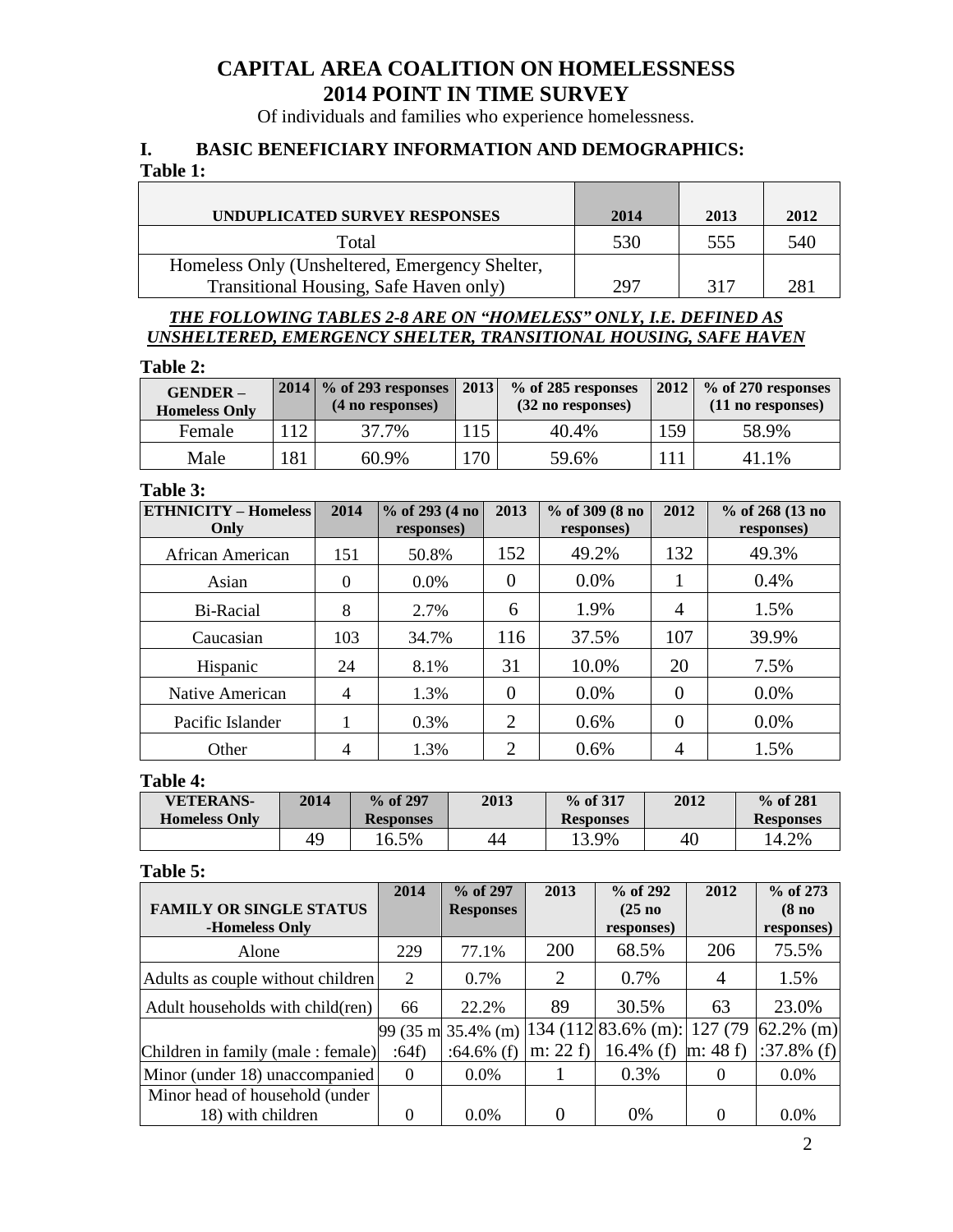Of individuals and families who experience homelessness.

**Table 6:**

| <b>DUAL PARENT STATUS -</b><br><b>Homeless Only</b>                    | 2014           | % of 297<br><b>Responses</b> |       | 2013                         |       | % of 292 (25)<br>no responses)       |    | 2012 |       | $%$ of 281<br><b>Responses</b> |  |
|------------------------------------------------------------------------|----------------|------------------------------|-------|------------------------------|-------|--------------------------------------|----|------|-------|--------------------------------|--|
|                                                                        | 3              | 1.0%                         |       | 5                            |       | 1.70%                                |    | 6    |       | 2.14%                          |  |
| Table 7:                                                               |                |                              |       |                              |       |                                      |    |      |       |                                |  |
| <b>RESIDENCE THREE MONTHS</b><br><b>BEFORE HOMELESS- Homeless Only</b> |                | 2014                         |       | % of 297<br><b>Responses</b> | 2013  | % of 317<br><b>Responses</b>         |    | 2012 |       | % of 281<br><b>Responses</b>   |  |
| City of Harrisburg                                                     |                | 179                          |       | 60.3%                        | 192   | 60.6%                                |    | 151  |       | 53.7%                          |  |
| Dauphin County outside<br>Harrisburg                                   | 36             |                              | 12.1% | 28                           | 8.8%  |                                      | 37 |      | 13.2% |                                |  |
| Table 8:                                                               |                |                              |       |                              |       |                                      |    |      |       |                                |  |
| <b>SOURCES OF INCOME -</b><br><b>Homeless Only</b>                     | 2014           | % of 297<br><b>Responses</b> |       | 2013                         |       | 2012<br>% of 317<br><b>Responses</b> |    |      |       | % of 281<br><b>Responses</b>   |  |
| Employment                                                             | 73             | 24.6%                        |       | 25                           | 7.9%  |                                      |    | 55   |       | 19.6%                          |  |
| Unemployment                                                           | 8              | 2.7%                         |       | 47                           | 14.8% |                                      |    | 7    |       | 2.5%                           |  |
| Welfare cash assistance                                                | 20             | 6.7%                         |       | 70                           | 22.1% |                                      | 46 |      |       | 16.4%                          |  |
| Social security                                                        | 47             | 15.8%                        |       | 17                           | 5.4%  |                                      |    | 35   |       | 12.5%                          |  |
| Veterans benefits                                                      | 7              | 2.4%                         |       | 6                            | 1.9%  |                                      |    | 8    |       | 2.8%                           |  |
| Child support                                                          | $\overline{7}$ | 2.4%                         |       | 6                            | 1.9%  |                                      |    | 3    |       | 1.1%                           |  |
| Food stamps                                                            | 128            | 43.1%                        |       | 146                          | 46.1% |                                      |    | 109  |       | 38.8%                          |  |

## **II. HOMELESS CAUSE AND CURRENT SITUATION**

## **Table 9: (RESULTS FROM ALL SURVEY RESPONSES)**

| <b>HOMELESS SITUATION -</b>                      | 2014 | $%$ of 530       | 2013 | $%$ of 555       | 2012                        | $%$ of 540       |
|--------------------------------------------------|------|------------------|------|------------------|-----------------------------|------------------|
| <b>HOUSEHOLDS</b>                                |      | <b>Responses</b> |      | <b>Responses</b> |                             | <b>Responses</b> |
| (ALL SURVEY PARTICIPANTS)                        |      |                  |      |                  |                             |                  |
| <b>Unsheltered--Living on Streets or place</b>   |      |                  |      |                  |                             |                  |
| not meant for habitation                         | 39   | 7.4%             | 32   | 5.8%             | 57                          | 10.6%            |
| <b>Sheltered--10 to 30 full-day Emergency or</b> |      |                  |      |                  |                             |                  |
| Domestic Violence Shelter                        | 185  | 34.9%            | 172  | 31.0%            | 142                         | 26.3%            |
| <b>Sheltered--Transitional Housing for only</b>  |      |                  |      |                  |                             |                  |
| homeless persons                                 | 87   | 16.4%            | 94   | 17.0%            | 82                          | 15.2%            |
| <b>Sheltered--Permanent Supportive Housing</b>   |      |                  |      |                  |                             |                  |
| for Homeless (e.g. Shelter $+$ Care, SRO,        |      |                  |      |                  |                             |                  |
| Permanent housing for disabled persons)          | 118  | 22.3%            | 130  | 23.4%            | 106                         | 19.6%            |
| <b>Sheltered--Safe Haven</b>                     | 37   | 7.0%             | 19   | 3.4%             | 14                          | 2.6%             |
| Near Homeless--Being evicted within a            |      |                  |      |                  |                             |                  |
| week with no resources and no place to go        | 4    | 0.7%             | 1    | 0.2%             | 64                          | 11.9%            |
| Near Homeless--Being discharged from an          |      |                  |      |                  |                             |                  |
| institution and no resources nor place to go     | 8    | 1.5%             | 3    | 0.5%             | 10                          | 1.9%             |
| Near Homeless--Living with others                |      |                  |      |                  |                             |                  |
| temporarily but have to leave with no            |      |                  |      |                  |                             |                  |
| resources and no place to go                     | 52   | 9.8%             | 104  | 18.7%            | $\mathcal{D}_{\mathcal{L}}$ | 0.4%             |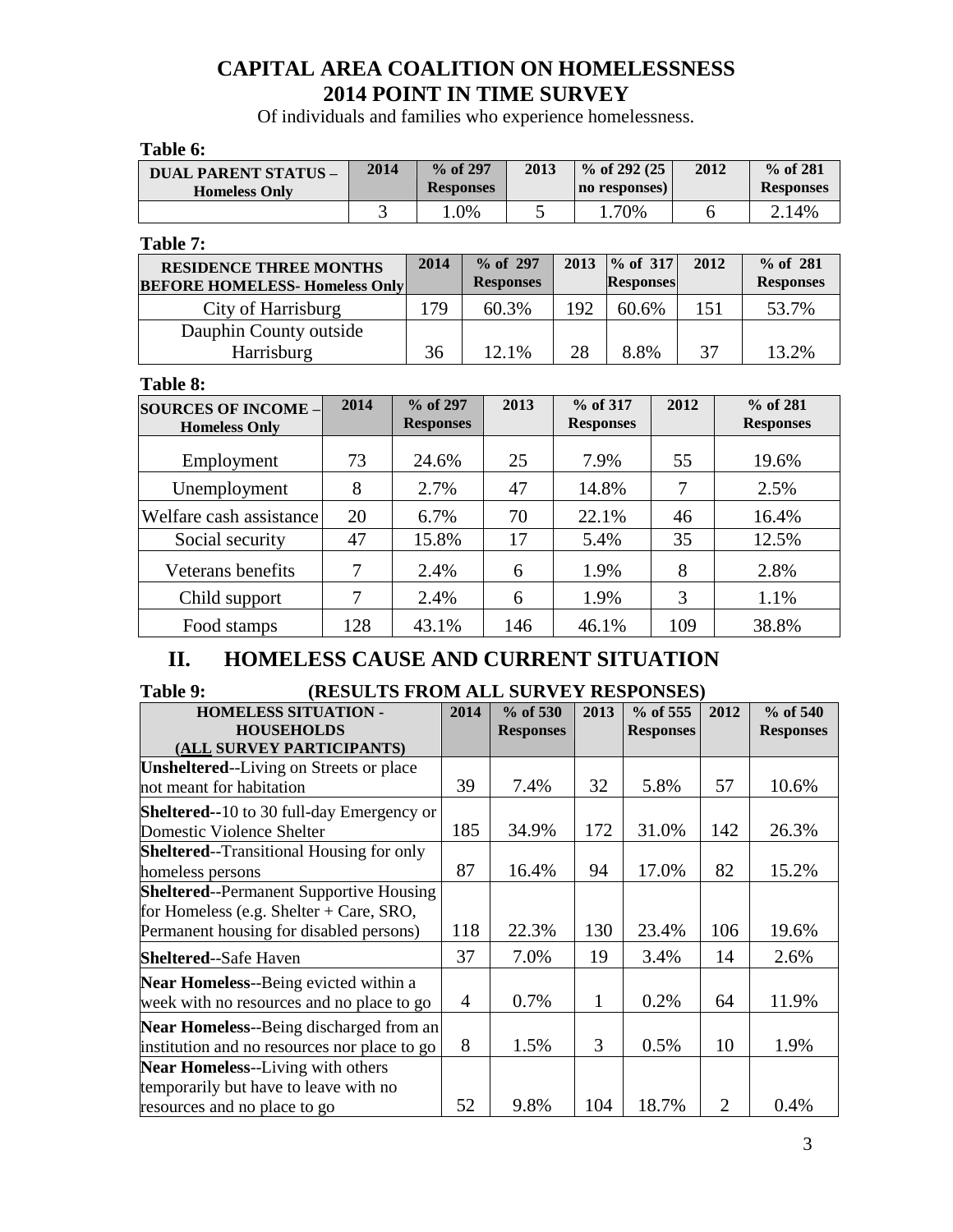Of individuals and families who experience homelessness.

### *THE FOLLOWING TABLES 10-11 ARE ON "HOMELESS" ONLY, I.E. DEFINED AS UNSHELTERED, EMERGENCY SHELTER, TRANSITIONAL HOUSING, SAFE HAVEN*

#### **Table 10:**

| <b>REASON FOR HOMELESSNESS -</b><br><b>Ranked as Primary and Secondary</b> | 2014           | % of 297<br><b>Surveys</b> | 2013             | % of 317<br><b>Surveys</b> | 2012           | % of 281<br><b>Surveys</b> |
|----------------------------------------------------------------------------|----------------|----------------------------|------------------|----------------------------|----------------|----------------------------|
| <b>Causes (Homeless only)</b>                                              |                |                            |                  |                            |                |                            |
| Drug Use-Primary                                                           | 58             | 19.5%                      | 49               | 15.46%                     | 47             | 16.7%                      |
| Drug Use-Secondary                                                         | 26             | 8.8%                       | 24               | 7.57%                      | 10             | 3.6%                       |
| <b>Alcohol Use-Primary</b>                                                 | 29             | 9.8%                       | 40               | 12.62%                     | 19             | 6.8%                       |
| Alcohol Use - Secondary                                                    | 33             | 11.1%                      | 35               | 11.04%                     | 22             | 7.8%                       |
| <b>Domestic Violence- Primary</b>                                          | 28             | 9.4%                       | 13               | 4.10%                      | 23             | 8.2%                       |
| <b>Domestic Violence Secondary</b>                                         | $\overline{3}$ | 1.0%                       | 11               | 3.47%                      | $\mathbf{1}$   | 0.4%                       |
| <b>Mental Health-Primary</b>                                               | 51             | 17.2%                      | 40               | 12.62%                     | 18             | 6.4%                       |
| Mental Health - Secondary                                                  | 33             | 11.1%                      | 34               | 10.73%                     | 13             | 4.6%                       |
| Eviction due to non-payment of<br>rent - Primary                           | 18             | 6.1%                       | 25               | 7.89%                      | $\overline{0}$ | 0.0%                       |
| Eviction due to non-payment of<br>rent - Secondary                         | $\overline{7}$ | 2.4%                       | 21               | 6.63%                      | $\overline{0}$ | 0.0%                       |
| HIV/AIDS - Primary                                                         | $\overline{0}$ | 0.0%                       | $\boldsymbol{0}$ | 0.00%                      | 22             | 7.8%                       |
| HIV/AIDS - Secondary                                                       | $\mathbf{1}$   | 0.3%                       | $\overline{0}$   | 0.00%                      | $\overline{7}$ | 2.5%                       |
| Job Loss - Primary                                                         | 43             | 14.5%                      | 51               | 16.09%                     | 44             | 15.7%                      |
| Job Loss - Secondary                                                       | 26             | 8.8%                       | 40               | 12.62%                     | 35             | 12.5%                      |
| Family break-up - Primary                                                  | 23             | 7.7%                       | 28               | 8.83%                      | 25             | 8.9%                       |
| Family break-up - Secondary                                                | 20             | 6.7%                       | 35               | 11.04%                     | 19             | 6.8%                       |
| Medical problems - Primary                                                 | 16             | 5.4%                       | 14               | 4.42%                      | 10             | 3.6%                       |
| Medical problems - Secondary                                               | 23             | 7.7%                       | 32               | 10.10%                     | 12             | 4.3%                       |
| Temporary living situation ended<br>- Primary                              | 33             | 11.1%                      | 48               | 15.14%                     | 42             | 14.9%                      |
| Temporary living situation ended<br>- Secondary                            | 41             | 13.8%                      | 29               | 9.15%                      | 23             | 8.2%                       |
| Other - Primary                                                            | 23             | 7.7%                       | 16               | 5.50%                      | 47             | 16.7%                      |
| Other - Secondary                                                          | 27             | 9.1%                       | 24               | 7.57%                      | 10             | 3.6%                       |

#### **Table 11:**

| <b>CHRONIC HOMELESSNESS -</b>          | 2014  | $\%$ of 297      | 2013 | $%$ of 317       | 2012 | $%$ of 281       |
|----------------------------------------|-------|------------------|------|------------------|------|------------------|
| <b>Homeless Only</b>                   |       | <b>Responses</b> |      | <b>Responses</b> |      | <b>Responses</b> |
| Have a disabling condition, have       |       |                  |      |                  |      |                  |
| been in emergency shelter or on the    |       |                  |      |                  |      |                  |
| streets at least 4 times in 3 years or |       |                  |      |                  |      |                  |
| several times in the past 12 months?   |       |                  |      |                  |      |                  |
| (Hearth/Mckinney-Vento Act definition) | $80*$ | 27.3%            | 69   | 21.8%            | 51   | 18.9%            |

\*This increase is because of 25 new transitional housing beds for chronically homeless for veterans through the YWCA in 2014. The # of chronically homeless who were unsheltered decreased by 2 from 2013 to 2014.